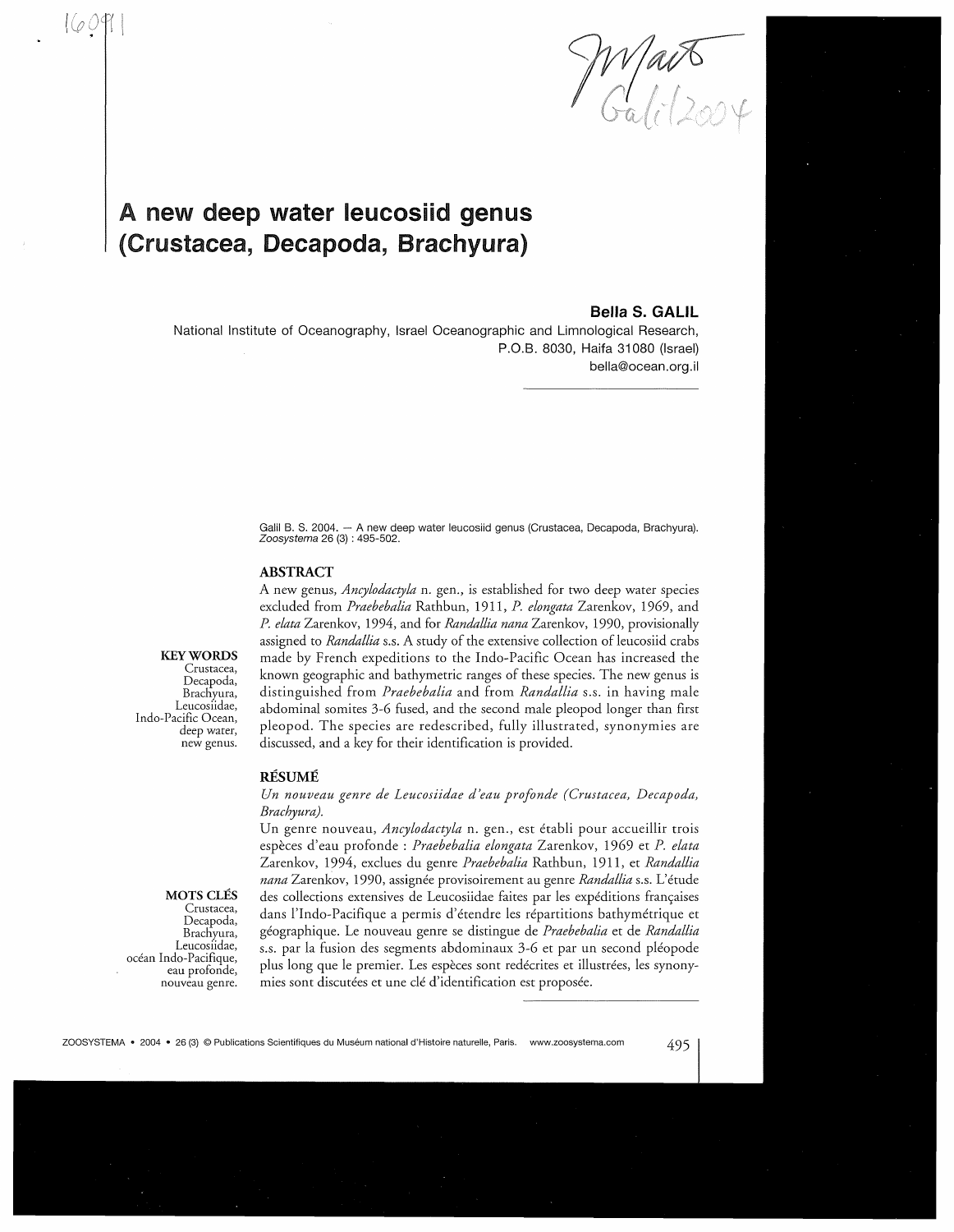# INTRODUCTION

In revising *Praebebalia* Rathbun, 1911, Galil (2001) excluded 10 of the dozen species assigned to that genus at the time the manuscript was submitted for publication, but was unable to refer the excluded species to existing genera due to the unsettled and confusing leucosiid systematics. Three additional species were described recently: *P. fujianensis* Chen & Fang, 2000, *P. nanhaiensis* Chen & Sun, 2002, and *P. bidentata* Chen & Sun, 2002. In revising *Randallia* Stimpson, 1857, Galil (2003) restricted the genus to its type species, *R. ornata* (Randall, 1839), and 12 other species, including *R. nana* Zarenkov, 1990, pending further revision.

A study of the extensive collections of the MNHN made possible the examination of long series of specimens from across the Indo-Pacific Ocean. A new genus is established for two deep water species excluded from *Praebebalia: P. elongata* Zarenkov, 1969, and *P. elata* Zarenkov, 1994; and for *Randallia nana* Zarenkov, 1990. Two additional species, *P. semblatae* Chen, 1989, and *P. bidentata* Chen & Sun, 2002, are synonymized with *P. elongata.* 

All material examined is from the MNHN collections.

**ABBREVIATIONS** 

| cl.   | carapace length, measured along the vertical |
|-------|----------------------------------------------|
|       | median line of the carapace;                 |
| coll. | collected by;                                |
|       | MNHN Muséum national d'Histoire naturelle,   |
|       | Paris:                                       |

stn station.

# **SYSTEMATICS**

Family LEUCOSIIDAE Samouelle, 1819

## Genus *Ancylodactyla* n. gen.

TYPE SPECIES. — *Praebebalia elongata* Zarenkov, 1969, by present designation.

ETYMOLOGY. — From the Greek, *ankylos,* bent, crooked, and *dactylos,* finger, for the proximally arched cheiiped dactyl.

# **DIAGNOSIS**

Carapace subhexagonal, globose, granulate; regions of carapace excluding hepatic region indistinct. Front produced, bilobed, uptilted. Postorbital region concave. Antennula folded diagonally into antennular fossa, basal antennular segment sealing lower portion of fossa. Antenna short, inserted into orbit, between antennular fossa and ventral orbital tooth. Orbital margin bifissured dorsally, V-shaped fossa ventrally, triangulate tooth proximally on ventral margin. Eyes retractible. Anterior margin of efferent branchial channel laminate, projecting, unifissured, visible in dorsal view. External maxillipeds concealing trapezoid buccal opening, granulose; exognath shorter, more slender than endognath; merus nearly as long as ischium.

Anterolateral margin of carapace sinuous, posterolateral margin rounded. Posterior margin prominent, transverse. Intestinal region tumescent.

Chelipeds very long, nearly equal, slender, subcylindrical; longer, more robust, in adult male than in female specimens. Cheiiped merus bearing small knob proximally on posterior margin. Propodus somewhat thicker distally; fingers long, their cutting edge unevenly denticulate. Cheiiped dactyl of adult male proximally arched. Pereiopods slender, short; dactyls longer than propodi, lanceolate.

Male abdominal sulcus deep, elongate, nearly reaching buccal cavity. Male abdomen with segments 3-6 fused, narrowing distally, basiolaterally inflated, bearing subdistal tooth, telson triangular; its lateral margin bearing medially vertical ridge fitting into suture between thoracic segments 4 and 5. Adult female abdomen with segments 3-6 fused, greatly enlarged, shield-like; telson laciniate. Shaft of male first pleopod flanged on interior margin, elongate, slender, tapering distally. Second male pleopod longer than first pleopod, filiform.

## REMARKS

*Ancylodactyla* n. gen. differs from *Praebebalia* emend, in having the male abdomen with segments 3-6, rather than 3-5, fused; lateral margins of carapace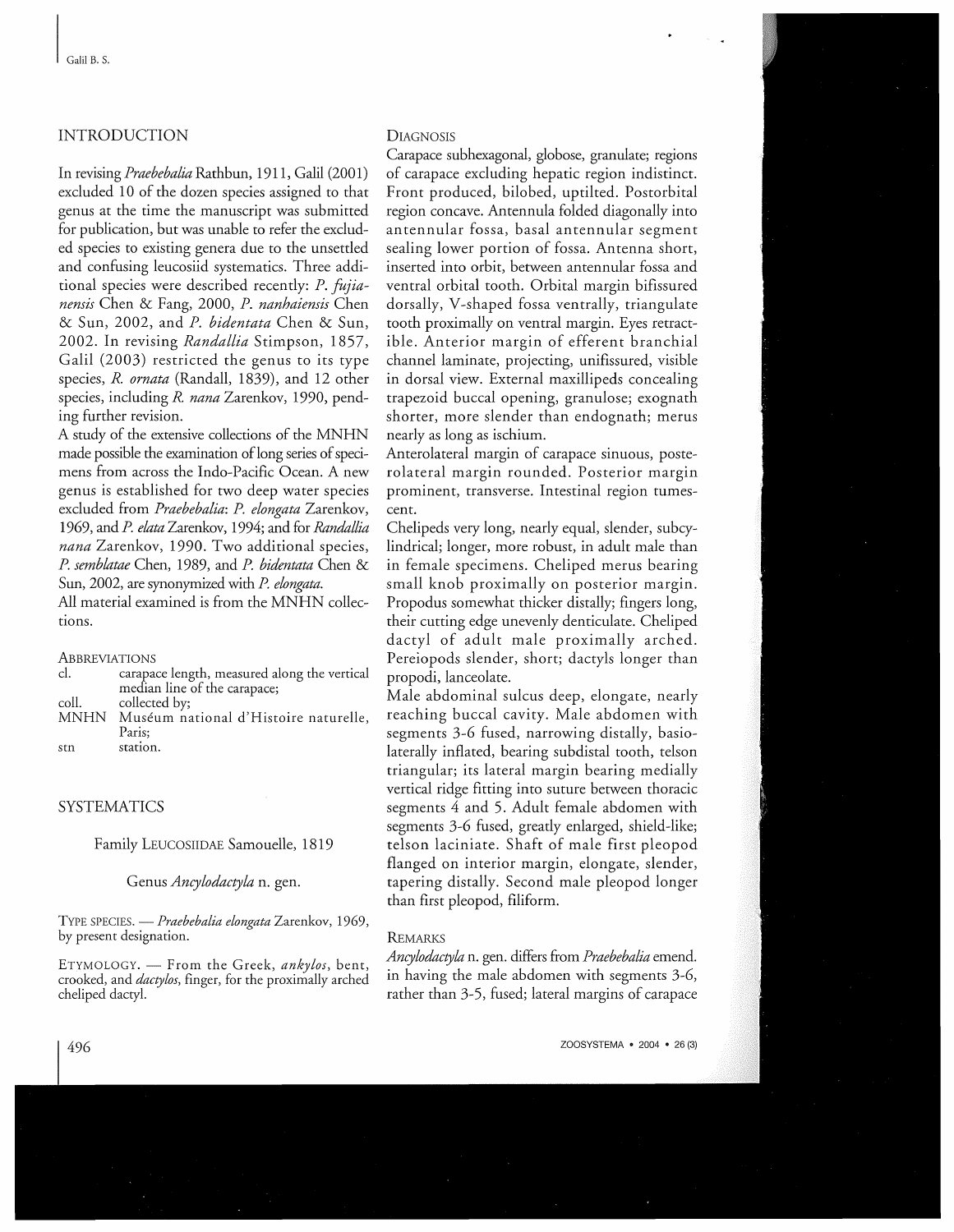rounded rather than medially tuberculate, male second pleopod filiform, longer than first pleopod, rather than short and distally scoop-like; and in lacking spines laterally on the posterior margin of the carapace (Galil 2001). *Ancylodactyla* n. gen. differs from *Randallia* s.s. in having the male abdominal somites 3-6 fused, antennular operculum sealing only the lower portion of the antennular aperture, the anterior margin of efferent branchial channel bilobate, and the second male pleopod longer than first pleopod (Galil 2003).

# *Ancylodactyla elata* (Zarenkov, 1994) n. comb. (Figs 1A; 2A)

#### *Praebebalia elata* Zarenkov, 1994: 106, pis 7, 8.

MATERIAL EXAMINED. — Indonesia. Kai I., KARUBAR, stn DW 2, 05°47'S, 132°13'E, 209-240 m, 22X1991, 1 *8* 5.5 mm cl. — Kai I., KARUBAR, stn DW 18, 05°18'S, 133°01'E, 205-212 m, 24.X.1991, 1 *8* 3.8 mm cl.; 4 9 9 4.3-5.2 mm cl. — Tanimbar I., KARUBAR, stn DW 49, 08°00'S, 132°59'E, 210- 206 m, 29.X.1991, 3  $\delta$   $\delta$  3.4-3.7 mm cl.; 10  $\Omega$ 3.5-3.6 mm cl.

New Caledonia. BATHUS 1, stn CP 687, 20°34.62'S, 165°07.30'E, 408-440 m, 16.111.1993, 5 *3 6* 3.7-4.1 mm cl; 10 \$ \$ 3.3-3.8 mm cl. — BATHUS 1, stn CP 694, 20°35.88'S, 164°58.28'E, 400-500 m, 17.III.1993, 1  $\frac{9}{7}$  5.0 mm cl. -BATHUS 1, stn CP 695, 20°34.59'S, 164°57.88'E, 410-430 m, 17.III.1993, 48 *8 8* 4.7-5.1 mm cl; 13 \$ \$ 3.7-4.7 mm cl. — BATHUS 1, stn CP 698, 20°34.18'S, 164°57.32'E, 491-533 m, 17.111.1993, 3 *8 8* 4.3-4.8 mm cl. — BATHUS 1, stn CP 705, 21°02.25'S, 165°37.87'E, 350-400 m, 18.111.1993, 2 *8 8* 3.4, 4.3 mm cl.; 7 º º 3.4-3.9 mm cl. — BATHUS 4, stn CP 946, 20°33.81'S, 164°58.35'E, 386-430 m, 10.VIII.1994, 2 *8 8 4.6,* 4.7 mm cl. — BATHUS 4, stn CP 947, 20°33.72'S, 164°57.72'E, 470-490 m, 10.VIII.1994, 26 *8 8* 4.6-5.4 mm cl.;  $6$   $9$   $9$   $4.4$ -4.8 mm cl.

Loyalty Islands. MUSORSTOM 6, stn DW 461, 2P06'S, 167°26.20'E, 240 m, 21.11.1989,1 9 4.8 mm cl.

DISTRIBUTION. — Mozambique, Indonesia, New Caledonia, Loyalty Islands; 206-533 m depth.

#### **DESCRIPTION**

Dorsal surface of carapace uniformly paved with minute rounded granules. Frontal lobes subtruncate, slighdy sinuous. Hepatic region slightly tumid. Anterolateral margins medially constricted. Epibranchial lobe convex, prominent; margin prominently lamellate. Intestinal region inflated, prominent, laterally demarked by shallow grooves. Posterior margin lamellar. Anterior margin of efferent branchial channel narrowly slit medially. Third maxilliped minutely granulate. Chelipeds minutely granulate; merus in adult male about 1.5 as long as carapace; fingers about half as long as propodus. Lower margin of propodus of first pereiopod granulate. Abdominal sternites, somites closely set with minute granules. Subdistal denticle on fused male abdominal segment prominent, medially sulcate. Male first pleopod slightly curved, distally with few marginal setae; second pleopod sinuous, distally curved.

## REMARKS

Zarenkov's (1994) description and illustrations of *Praebebalia elata* emphasize the lamellate lateral margins of the carapace, as well as the prominent intestinal region, the keeled pterygostomian margin, the basio-lateral protuberances on fused male abdominal segment, and the shape of the first and second male pleopods. These findings greatly increase the known range of the species.

## *Ancylodactyla elongata* (Zarenkov, 1969) n. comb. (Figs IB; 2B)

*Praebebalia elongata* Zarenkov, 1969: 19, figs 1.3, 4. — Chen 1989: 192.

*Praebebalia semblatae* Chen, 1989: 192, fig. 31e, pi. 5.1. — Tan 1996: 1023.

*Praebebalia bidentata* Chen & Sun, 2002: 268, fig. 116.

MATERIAL EXAMINED. — Philippines. MUSORSTOM 3, stn DR 126, 11°49'N, 121°22'E, 266 m, 4.VI.1985,  $1 \nsubseteq 4.6$  mm cl. (MNHN B17975), holotype of *Praebebalia semblatae* Chen, 1989.

Indonesia. Tanimbar I., KARUBAR, stn DW 50, 07°59'S, 133°02'E, 184-186 m, 29X1991,1 *8* 4.9 mm cl;  $1 \,$   $\frac{9}{4.7}$  mm cl.

New Caledonia. BATHUS 2, stn DW 717, 22°44.02'S, 167°16.58'E, 350-393 m, 11.V.1993, 3  $3$   $3$   $3$   $4.2$ -5.2 mm cl.; 3  $9$   $9$   $4.3$ -4.8 mm cl. -BATHUS 2, stn DW 724, 22°47.85'S, 167°25.77'E, 344-358 m, 11.V.1993, coll. Richer de Forges, 1 *8*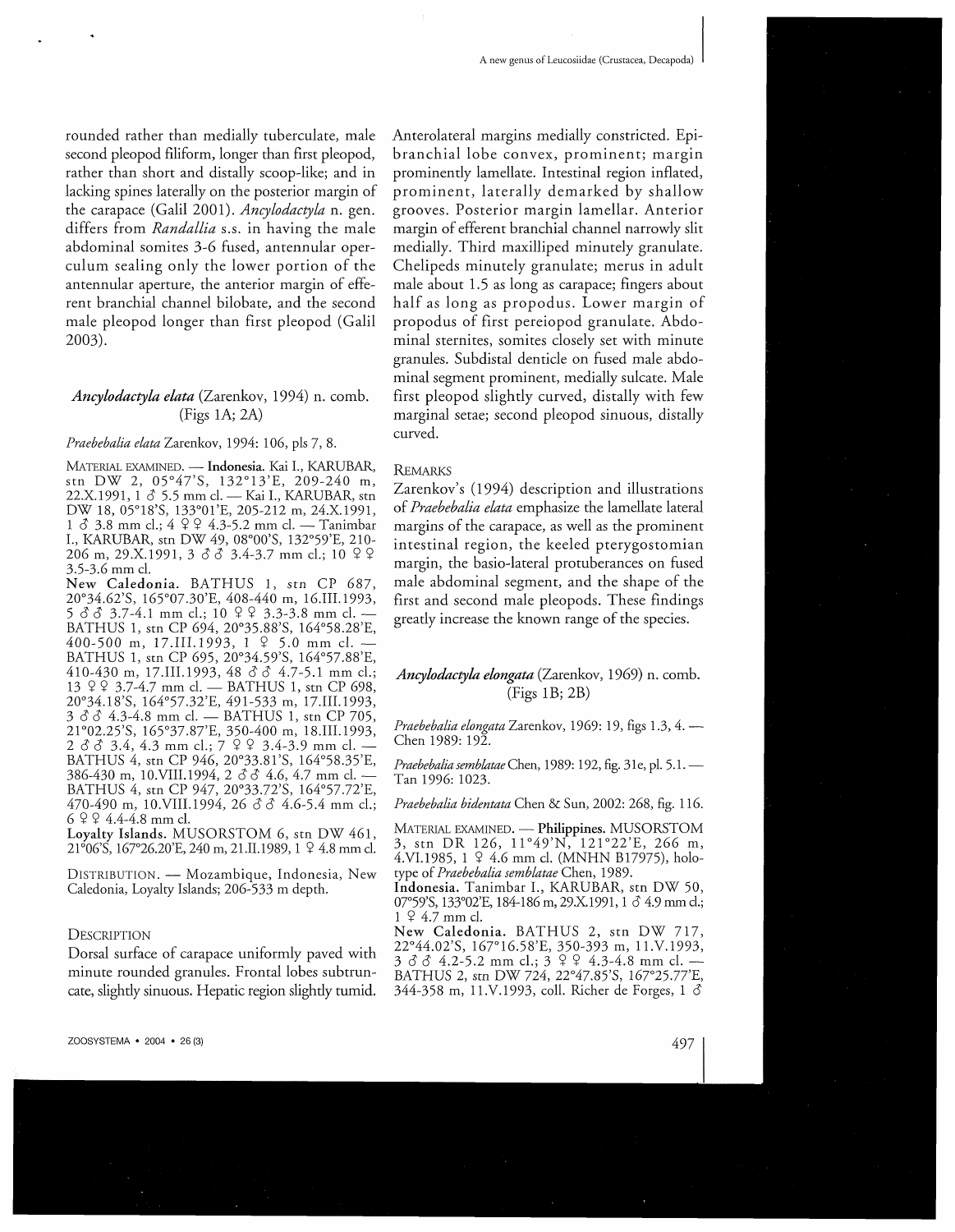

Fig. 1. — **A**, *Ancylodactyla elata (*Zarenkov, 1994) n. comb., ♂ 4.7 mm cl., New Caledonia, BATHUS 1, stn CP 695, 20°34.59'S,<br>164°57.88'E, 410-430 m, 17.III.1993 (MNHN), dorsal view; **B**, *A. elongata (Za*renkov, 1969)

 $\overline{a}$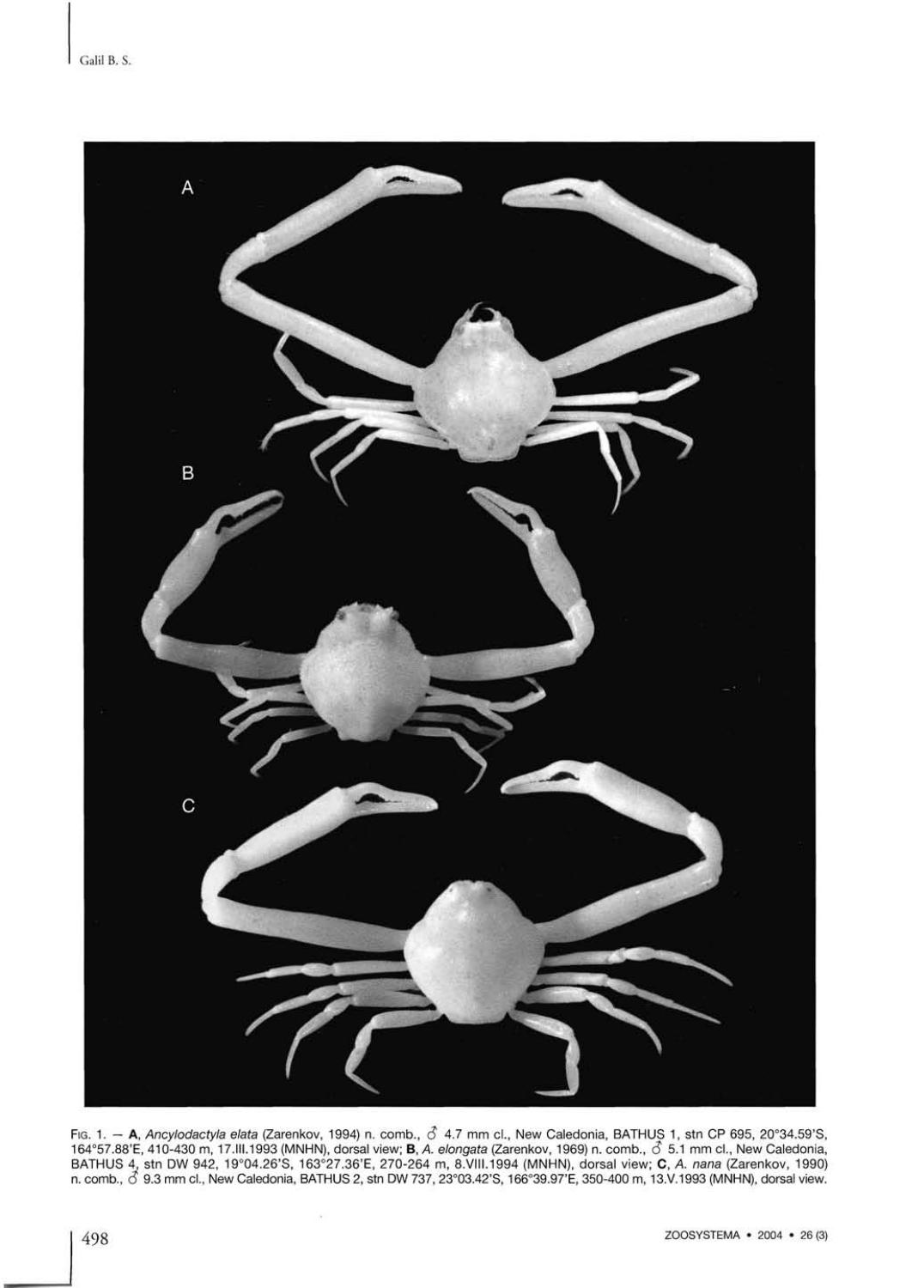5.4 mm cl. — BATHUS 4, stn DW 941, 19°02.03'S, 163°26.93'E, 270 m, 8.VIII.1994, coll. Richer de Forges, 1 *S* 4.3 mm cl. — BATHUS 4, stn DW 942, 19°04.26'S, 163°27.36'E, 270-264 m, 8.VIII.1994, coll. Richer de Forges, 5  $\delta$   $\delta$  4.6-5.1 mm cl.; 19  $9$   $9$ 4.0-4.9 mm cl. — BATHUS 4, stn DW 902, 19°00.84'S, 163°14.83'E, 341-351 m, 4.VIII.1994, coll. Richer de Forges, 1 9 5.6 mm cl.

Loyalty Islands. MUSORSTOM 6, stn DW 399, 21°41.80'S, 167°00.20'E, 282 m, 14.11.1989,1 9 5.1 mm cl. — MUSORSTOM 6, stn DW 453, 21°00.50'S, 167°26.90'E, 250 m, 20.11.1989, 1 9 4.8 mm cl. — BATHUS 2, stn DW 730, 23°02.56'S, 166°58.30'E, 397-400 m, 12.V.1993, 1 *S* 3.6 mm cl.

Tonga. Tongatapu, BORDAU 2, stn CP 1509, 21°05'S, 175°22'W, 456-510 m, 31.V.2000, coll. Bouchet, Warén & Richer de Forges, 1 º 4.8 mm cl. — Eua I., BORDAU 2, stn CP 1525, 21°17'S, 174°59'W, 349-351 m, 2.VI.2000, coll. Bouchet, Warén & Richer de Forges, 3  $\delta$   $\delta$  3.7-5.6 mm cl. — BORDAU 2, stn CP 1538, 21°39'S, 175°19'W, 471- 508 m, 4.VI.2000, coll. Bouchet, Waren & Richer de Forges,  $1 \delta$  5.6 mm cl.;  $1 \Omega$  5.5 mm cl. — BORDAU 2, stn CP 1541, 21°15'S, 175°14'W, 319-333 m, 5.VI.2000, coll. Bouchet, Waren & Richer de Forges, 1 9 5.0 mm cl. — BORDAU 2, stn CP 1543, 21°16'S, 175°18'W, 427-436 m, 5.VI.2000, coll. Bouchet, Warén & Richer de Forges,  $1 \delta$  5.0 mm cl. — Tongatapu, BORDAU 2, stn CP 1547, 21°24'S, 175°18'W, 488-491 m, 5.VI.2000, coll. Bouchet, Warén & Richer de Forges,  $1 \nvert 9$  5.3 mm cl. BORDAU 2, stn CP 1602, 20°49'S, 174°57'W, 263- 320 m, 15.VI.2000, coll. Bouchet, Waren & Richer de Forges, 1 *S* 5.3 mm cl. — BORDAU 2, stn CP 16 F01ges, 1 0 *5.5* min cl. — DONDAO 2, stil Cr<br>1617–23°03'S, 175°53'W, 483-531 m, 17.VI.2000, coll. Bouchet, Waren & Richer de Forges, 1 *S*  coll. Bouchet, Warén & Richer de Forges, 1 &<br>4.7 mm cl. — Tongatapu, BORDAU 2, stn CP 1638, 4./ min ci. — Tongatapu, DOKDAO 2, stil CP 1096,<br>21º05'S, 175º23'W, 460-520 m, 21.VI.2000, coll. 21 U) 5, 1/) 25 W, 409-320 M, 21. V1. 2000, COII.<br>Bouchet, Warén 87 Dishon de Forges, 1 0 5.4 mm cl.

DISTRIBUTION. — South China Sea, Philippines, Indonesia, New Ireland, New Caledonia, Loyalty Islands, Tonga; 156-531 m depth.

# **DESCRIPTION**

Dorsal surface of carapace uniformly paved with minute rounded granules. Frontal lobes subtruncate, slightly concave. Hepatic region slightly tumid. Anterolateral margins medially constricted. Epibranchial lobe convex, prominent; margin prominently granulate. Intestinal region inflated, laterally demarked by shallow grooves. Posterior margin lamellar. Anterior margin of efferent branchial channel narrowly slit medially. Third maxilliped minutely granulate. Chelipeds minutely granulate; merus in adult male about 1.6 as long as carapace; fingers 0.7 as long as propodus. Lower margin of propodus of first and second pereiopods in adult males bearing triangular carina medially. Abdominal sternites, somites closely set with minute granules. Subdistal denticle on fused male abdominal segment prominent, medially sulcate. Male first pleopod slightly curved, distally with few marginal setae; second pleopod sinuous, distally curved.

# **REMARKS**

Zarenkov's (1969) description and illustrations of *Praebebalia elongata* emphasize the bidentate subdistal denticle on the fused male abdominal segment. The detailed illustrations of P. *bidentata*  (Chen & Sun 2002) depict the bidentate denticle on the male abdomen, as well as the granulate carapace and cheliped, the keeled lower margin of first pereiopod, and the shape of first and second male pleopods. Examination of Chen's (1989) single female type specimen of P. *semblatae*   $(MNHN B17975)$  left no doubt that it is identical with *A. elongata* n. comb. These findings greatly increase the known range of the species.

# *Ancylodactyla nana* (Zarenkov, 1990) n. comb. (Figs 1C; 2C)

*Randallia nana* Zarenkov, 1990: 220, pi. 3.

MATERIAL EXAMINED. — New Caledonia. CHALCAL, *Coriolis,* stn CP 11, 20°04.40'S, 158°47.4l'E, 300 m, 22.VII.1984, *4 SS* 5.9-6.9 mm cl; 1 9 6.9 mm cl. (MNHN B18429). — BIOCAL, stn DW 38, 23°00'S, 167°15'E, 360 m, 30.VIII.1985, 1 9 7.5 mm cl. (MNHN B18413). — BIOCAL, stn CP 42, 23°46'S, 167°13'E, 380 m, 30.VIII.1985, 10  $\delta$   $\delta$  6.2-8.3 mm cl.; 7 9 9 5.6-8.3 mm cl; 2 juvs (MNHN B18397). — MUSORSTOM 4, stn 171, 18°57.8'S, 163°14.0'E, 425 m, 17.IX.1985, *14 S S* 6.3-7.7 mm cl.; 9 9 9 6.0-8.7 mm cl.; 4 juvs (MNHN B18395). — MUSORSTOM 4, stn 174, 19°00.3'S, 163°18.5'E, 365 m, 17.IX.1985, 4 9 9 6.6-8.1 mm cl. (MNHN B19179). — MUSORSTOM 5, stn 305, 22°09.27'S, 159°24.42'E, 430-440 m, 12.X.1986, 1 9 5.5 mm cl. (MNHN B18462). — MUSORSTOM 5, stn 329, 20°22.9'S, 158°46.50'E, 320 m, 15.X.1986, *3 SS*   $5.2-6.8$  mm cl.;  $6.9.9$  5.1-7.1 mm cl. (MNHN) B18447). — MUSORSTOM 5, stn 334, 20°06.27'S, 158°47.62'E, 315-320 m, 15.X.1986, 3  $\delta$   $\delta$  5.4-7.5 mm cl.; 8 9 9 5.2-6.8 mm cl. (MNHN B18445). —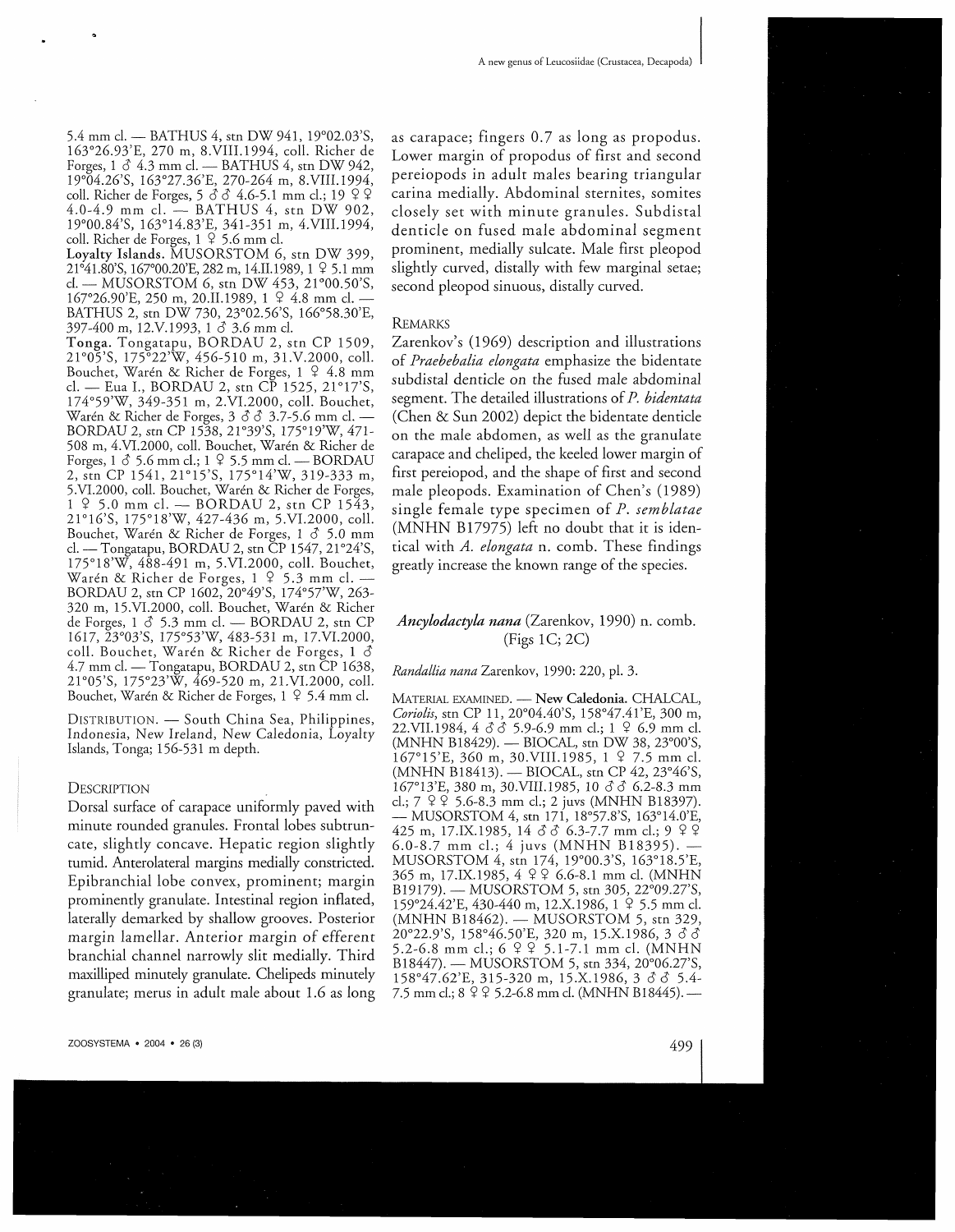

Fig. 2.  $-$  A, Ancylodactyla elata (Zarenkov, 1994) n. comb.,  $\vec{O}$  4.7 mm cl., New Caledonia, BATHUS 4, stn CP 946, 20°33.81'S, 164°58.35'E, 386-430 m, 10.VIII.1994 (MNHN), first and second pleopods; B, A. elongata (Zarenkov, 1969) n. comb.,  $\hat{O}$  5.1 mm cl., New Caledonia, BATHUS 4, stn DW 942, 19°04.26'S, 163°27.36'E, 270-264 m, 8.VIII.1994 (MNHN), first and second pleopods; C, A. nana (Zarenkov, 1990) n. comb., 6 9.3 mm cl., New Caledonia, BATHUS 2, stn DW 737, 23°03.42'S, 166°39.97'E, 350-400 m, 13.V.1993 (MNHN), first and second pleopods. Scale bars: 1 mm.

MUSORSTOM 5, stn 352, 19°31.40'S, 158°37.70'E, 310-337 m, 17.X.1986, 1 *6* 8.1 mm cl. (MNHN B18393). — MUSORSTOM 5, stn 353, 19°26.50'S, 158°40.40'E, 290 m, 18.X.1986, 1 *6* 5.5 mm cl.; 1 9 6.2 mm cl. (MNHN B18391). — MUSORSTOM 5, stn 354, 19°31.06'S, 158°42.56'E, 420-450 m, 18.X.1986, 1 9 *6.6* mm cl. (MNHN B18392). — MUSORSTOM 5, stn 378, 19°53.74'S, 158°38.30'E, 355 m, 20.X. 1986, 2 *6 6 63,* 6.9 mm cl.; 1 9 7.3 mm cl. (MNHN B18390). — SMIB 3, stn DW 23, 22°58'S, 167°20'E, 530 m, 24.V.1987, 1 & 7.1 mm cl. — VOLSMAR, stn DW 16, 22°25.1'S, 171°40.7'E, 500 m, 3.VI.1989, 1 9 5.3 mm cl. — SMIB 6, Grande Passage, stn DW 137, 19°00.3'S, 163°18.3'E, 305-330 m, 3.III.1990, 1 9 *7A* mm cl. — BATHUS 2, stn DW 724, 22°47.85'S, 167°25.77'E, 344-358 m, 11.V.1993, 3  $\delta$   $\delta$  5.5-7.3 mm cl. — BATHUS 2, stn DW 730, 23°02.56'S, 166°58.30'E, 397-400 m, 12.V.1993, 20  $\delta$   $\delta$  5.6-8.4 mm cl.; 18  $\Omega$   $\Omega$  6.5-8.0 mm cl. — BATHUS 2, stn DW 737, 23°03.42'S, 166°39.97'E, 350-400 m, 13.V.1993, *2 66* 9.3, 8.2 mm cl.;  $1 \nvert 2$  ovigerous 7.9 mm cl. - BATHUS 3, Norfolk ridge, stn DW 829, 23°21'S, 166°02'E, 386- 390 m, 29.XI.1993, 1 9 5.8 mm cl. — BATHUS 3, Norfolk ridge, stn DW 836, 23°02'S, 166°59'E, 295-  $306 \text{ m}$ ,  $30 \text{ X}11993, 399, 802, 77 \text{ mm}$  cl. — BATHUS 3, Norfolk ridge, stn DW 838, 23°01'S,

166°56'E, 400-402 m, 30.XI.1993, 4 & 6 5.4-8.2 mm cl.; 2 9 9 5.5, 7.8 mm cl. — HALIPRO 1, stn CH 879, 23°03'S, 167°02'E, 350 m, 3.III. 1994, 1 *6* 8.5 mm cl. — BATHUS 4, stn DW 903, 18°59.93'S, 163°13.55'E, 386-400 m, 4.VIII.1994, *5 66* 8.0- 8.8 mm cl.;  $14 \,$   $9 \,$   $9 \,$  6.5-7.9 mm cl.

**Fiji.** BORDAU 1, stn CP 1478, 20°59'S, 178°44'E, 386-396 m, 9.III.1999, 34 *6 6* 6.6-8.4 mm cl.; 28 9 9 6.6-8.3 mm cl.

**Coral Sea.** CHALCAL, stn CP 4, Chesterfield-Bellona Plateau, 19°33.90'S, 158°37.90'E, 350-370 m, 1984, 2 *6 6* 7.1, 8.6 mm cl. (MNHN B19236).

Tonga. BORDAU 2, stn CP 1545, 21°17'S, 175°17'W, 444-447 m, 5.VI.2000, coll. Bouchet, Waren & Richer de Forges, 1 *6* 7.5 mm cl. — BORDAU 2, stn CP 1590, 19°12'S, 174°13'W, 353- 386 m, 4.VI.2000, coll. Bouchet, Waren & Richer de Forges, *2 6 6* 7.3, 7.5 mm cl. — BORDAU 2, Ha'apai group, stn CP 1593, 19°06'S, 174°18'W, 436-442 m, 14.VI.2000, coll. Bouchet, Waren & Richer de Forges, 1 *6* 7.3 mm cl. — BORDAU 2, stn CP 1606, 22°16'S, 175°20'W, 313-316 m, 16.VI.2000, coll. Bouchet, Waren & Richer de Forges, 1 *6* 6.5 mm cl. — BORDAU 2, stn CP 1609, 22°11'S, 175°27'W, 385-405 m, 16.VI.2000, coll. Bouchet, Waren & Richer de Forges, 3 *6 6* 5.5- 7.4 mm cl.; 1 9 6.1 mm cl. — BORDAU 2, stn CP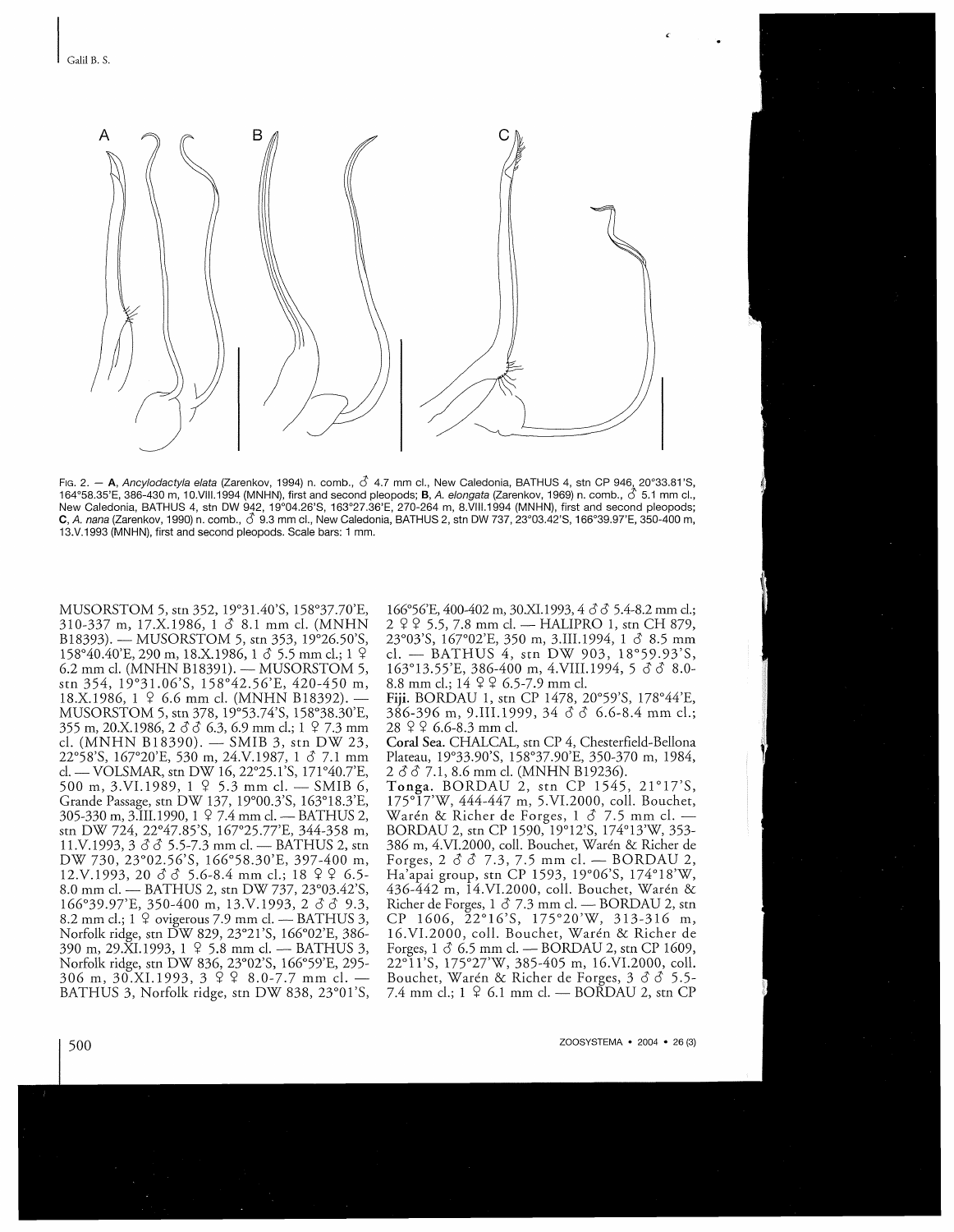1613, 23°03'S, 175°47'W, 331-352 m, 17.VI.2000, coll. Bouchet, Waren & Richer de Forges, 2 *6 S* 5.9, 8.0 mm cl. — BORDAU 2, stn CP 1628, 23°22'S, 176°18'W, 400-416 m, 19.VI.2000, coll. Bouchet, Waren & Richer de Forges, 10 *8 S* 5.4-8.4 mm cl.; 12 *9* \$ 5.4-7.0 mm cl; 5 juvs. — BORDAU 2, stn CP 1632, 22°01'S, 175°42'W, 613-618 m, 20.VI.2000, coll. Bouchet, Waren & Richer de Forges, 1 *6 63* mm cl. — BORDAU 2, stn CP 1643, 21°05'S, 175°22'W, 487 m, 22.VI.2000, coll. Bouchet, Warén & Richer de Forges, 2 & 6 5.6, 7.1 mm cl.

DISTRIBUTION. — New Caledonia, Fiji, Coral Sea, Tonga, Sala-y-Gomez and Nazca ridges; 218-618 m depth.

## **DESCRIPTION**

Dorsal surface of carapace uniformly paved with minute flattened granules. Frontal lobes subtruncate, slightly concave. Hepatic region slightly tumid. Anterolateral margins medially constricted. Epibranchial lobe convex, prominent; margin carinate, beaded. Intestinal region slightly inflated, laterally demarked by shallow grooves. Posterior margin lamellar. Anterior margin of efferent branchial channel narrowly slit medially. Third maxilliped minutely granulate. Chelipeds minutely granulate; merus in adult male about

1.5 as long as carapace; fingers 0.7 as long as propodus. Lower margin of propodus of first pereiopod smooth. Abdominal sternites, somites closely set with minute granules. Subdistal denticle on fused male abdominal segment lozenge-shaped. Male first pleopod distally angled distad, margin of proximal lobe setose; second pleopod curved, distally coiled.

#### REMARKS

The description and the illustrations of the specimens identified by Zarenkov (1990) as *Randallia nana* differ from *Randallia* s.s. (Galil 2003) in having the antennular operculum sealing only the lower part of the antennular aperture, the anterior margin of efferent branchial channel bilobate rather than trilobate, and the segments 3-6 of the male abdomen fused, rather than segments 3-5. *Ancylodactyla nana* n. comb, differs from *A. elongata* n. comb, in its finer granulation on the carapace, lozenge-shaped rather than bidentate subdistal denticle on fused male abdominal segment, and distally coiled second male pleopod. It differs from *A. elata* n. comb, in lacking lamellate epibranchial margins. These findings greatly increase the known range of the species.

#### KEY TO SPECIES OF *ANCYLODACTYLA* N. GEN.

- 1. Lateral margin of carapace lamellar, intestinal region prominent, prominent basiolateral protuberances on fused male abdominal segment ................ A. elata n. comb.
- Lateral margin of carapace rounded, intestinal region somewhat inflated, basiolateral regions of fused male abdominal segment slightly inflated 2
- 2. Dorsal surface of carapace closely set with rounded granules, subdistal denticle on fused male abdominal segment medially sulcate, lower margin of first and second pereiopods in male bearing a denticle, second pleopod sinuous, distally curved *A. elongata* n. comb.
- Dorsal surface of carapace closely set with fine, flattened granules, subdistal denticle on fused male abdominal segment lozenge-shaped, lower margin of first and second pereiopods in male lacking denticle, second pleopod sinuous, distally coiled *A. nana* n. comb.